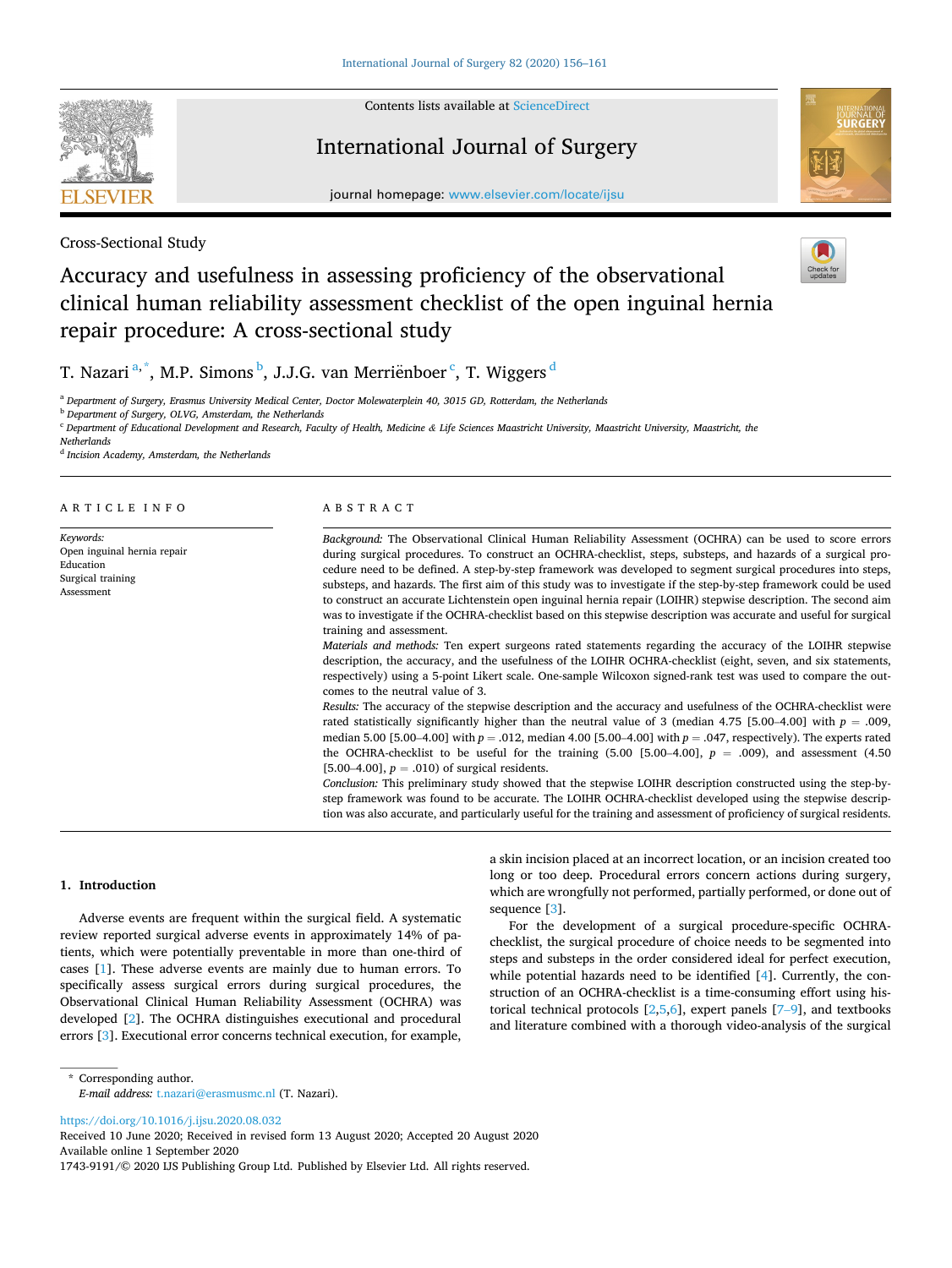#### *T. Nazari et al.*

| <b>Abbreviations</b>                                |  |  |  |
|-----------------------------------------------------|--|--|--|
| Cognitive Task Analysis                             |  |  |  |
| Hierarchical Task Analysis                          |  |  |  |
| Interquartile range                                 |  |  |  |
| Lichtenstein Open Inguinal Hernia Repair            |  |  |  |
| Medical doctor                                      |  |  |  |
| Observational Clinical Human Reliability Assessment |  |  |  |
| Objective Structured Assessment of Technical Skills |  |  |  |
| <b>Surgical Quality Assurance</b>                   |  |  |  |
|                                                     |  |  |  |

procedure [\[10](#page-4-0)]. Typically, expert panels are also used for the identification of hazards [\[4\]](#page-4-0). Although extensive research concerning the usefulness of the OCHRA for the assessment of surgical trainees has been conducted [\[2,3](#page-4-0),[5,7,9,](#page-4-0)11–[14\]](#page-4-0), the OCHRA-checklist is currently not widely used yet. The unavailability of an efficient method to segment surgical procedures might be hampering the broad implementation of the OCHRA within the surgical field. To make this process potentially more efficient, a standardized step-by-step framework has been developed to break down surgical procedures into steps and substeps with the identification of hazards [\[15](#page-4-0)]. A step is defined as a surgical goal that needs to be achieved and evaluated before proceeding onto the next step. Each step consists of one or more substep(s), which are based on anatomical structures or implants. The step-by-step framework used in this study allows segmentation of every surgical procedure of choice into steps and substeps in a standardized and comprehensive manner, without the need of an expert panel or other time-consuming efforts. Since the stepwise description of a surgical procedure and the OCHRA-checklist are based on steps and substeps, a surgical procedure-specific OCHRA-checklist can then be effortlessly established using the step-by-step framework.

The first aim of this study was to investigate if the step-by-step framework can be used to construct an accurate stepwise description of a surgical procedure, including its hazards. The second aim was to investigate if the developed LOIHR OCHRA-checklist based on this stepwise description was accurate and useful for surgical training and assessment of medical students, surgical residents, and surgical experts. The Lichtenstein open inguinal hernia repair (LOIHR) was used as an example surgical procedure in this study as it is a common procedure for training residents containing multiple steps with significant errors. A simulation model was used in this study to resemble the standard anatomy and pathology for the LOIHR to assess the stepwise description and the OCHRA-checklist in a standardized environment.

## **2. Materials and methods**

## *2.1. Stepwise description*

The stepwise description of the LOIHR was constructed according to the step-by-step framework [\[15](#page-4-0)]. Under the direct supervision of a surgical expert, a medical doctor (MD) constructed a standardized stepwise description based on literature and available evidence-based guidelines [16–[20\]](#page-4-0). This process for the LOIHR stepwise description consumed approximately 8 h in total. The surgical procedure concerned an indirect inguinal hernia repair (see Table, Supplemental Digital Content 1). The LOIHR stepwise description was additionally visualized in 8:00 min step-by-step video-demonstration of the surgical procedure being performed on an open inguinal hernia simulation model.

## *2.2. 2.2 OCHRA-checklist*

The OCHRA-checklist was constructed using the components of the stepwise description of the LOIHR (see Table, Supplemental Digital

Content 2). A sample of the first three steps of the LOIHR OCHRAchecklist is shown in [Fig. 1](#page-2-0). The first column shows the steps of the LOIHR stepwise description, the second column shows the substeps based on the anatomical structures, and the third column describes the actions to be performed on these anatomical structures. The correct performance of a substep can be documented in the fourth column. Executional and procedural errors can be listed in the fifth and sixth columns, respectively. The hazards are stated in the final column.

## *2.3. 2.3 Participants and design*

Ten international hernia expert surgeons with significant surgical and research experience on the LOIHR were invited per email. Inclusion criteria was extensive experience in performing (more than 1000 surgical procedures) and/or researching the open inguinal hernia repair (more than 5 papers). Participants were excluded when they did not complete the survey. After confirmation of participation, an instruction letter was sent, including their login credentials to a website where they could view the stepwise description of the LOIHR, the step-by-step video-demonstration, and the OCHRA-checklist. The experts were then requested to assess the stepwise description and the OCHRA-checklist by rating statements. This study has been reported in line with the STROCSS criteria [\[21](#page-5-0)].

## *2.4. Rating of statements*

Three categories of statements were made; 1. accuracy of the LOIHR stepwise description, 2. accuracy of the LOIHR OCHRA-checklist, and 3. usefulness of the LOIHR OCHRA-checklist. First, the accuracy of the LOIHR stepwise description was rated using eight statements regarding the procedure (steps, substeps and hazards). The statements regarding the accuracy of the stepwise description included two control statements ('*Steps of the open inguinal hernia repair are missing'* and *'Hazards of the open inguinal hernia repair are missing'*). Second, the accuracy of the OCHRA-checklist was rated using seven statements. Third, the usefulness of the OCHRA-checklist for surgical training and assessment of medical students, residents, and experts was rated using six statements. All the statements were rated on a 5-point Likert-scale, varying from  $1 =$ totally disagree to  $5 =$  totally agree, with  $3 =$  neutral.

## *2.5. Statistical analysis*

The median and interquartile ranges (IQR) of the rated statements were analyzed due to the skewness of the data. One-sample Wilcoxon signed-rank test was used to compare the median of the statements to the neutral value of 3. A *p*-value of *<* .05 was considered statistically significant.

Cronbach's  $\alpha$  was used to determine the internal consistency of each category: accuracy of the stepwise description (8 items), the accuracy of the OCHRA-checklist (7 items), and usefulness of the OCHRA-checklist (6 items). A Cronbach's  $\alpha$  from 0.70 to 0.95 indicated an acceptable internal consistency [[22\]](#page-5-0). The analyses were performed using SPSS® version 24.0 (IBM, Armonk, New York, USA).

## **3. Results**

Ten surgeons from seven different countries and three different continents participated in this study  $(Table 1)$ . The average age of the expert surgeons was 55 years old (range 37–69). Eight expert surgeons had more than 20 years of post-residency experience, one surgeon had 10–20 years, and one surgeon had up to 10 years of post-residency experience. Five of the ten experts have performed individually more than 3000 open inguinal hernia repairs and have published individually more than 50 hernia-related papers.

The accuracy of the LOIHR stepwise description, as shown in [Table 2](#page-2-0), was rated statistically significantly higher than the neutral value of 3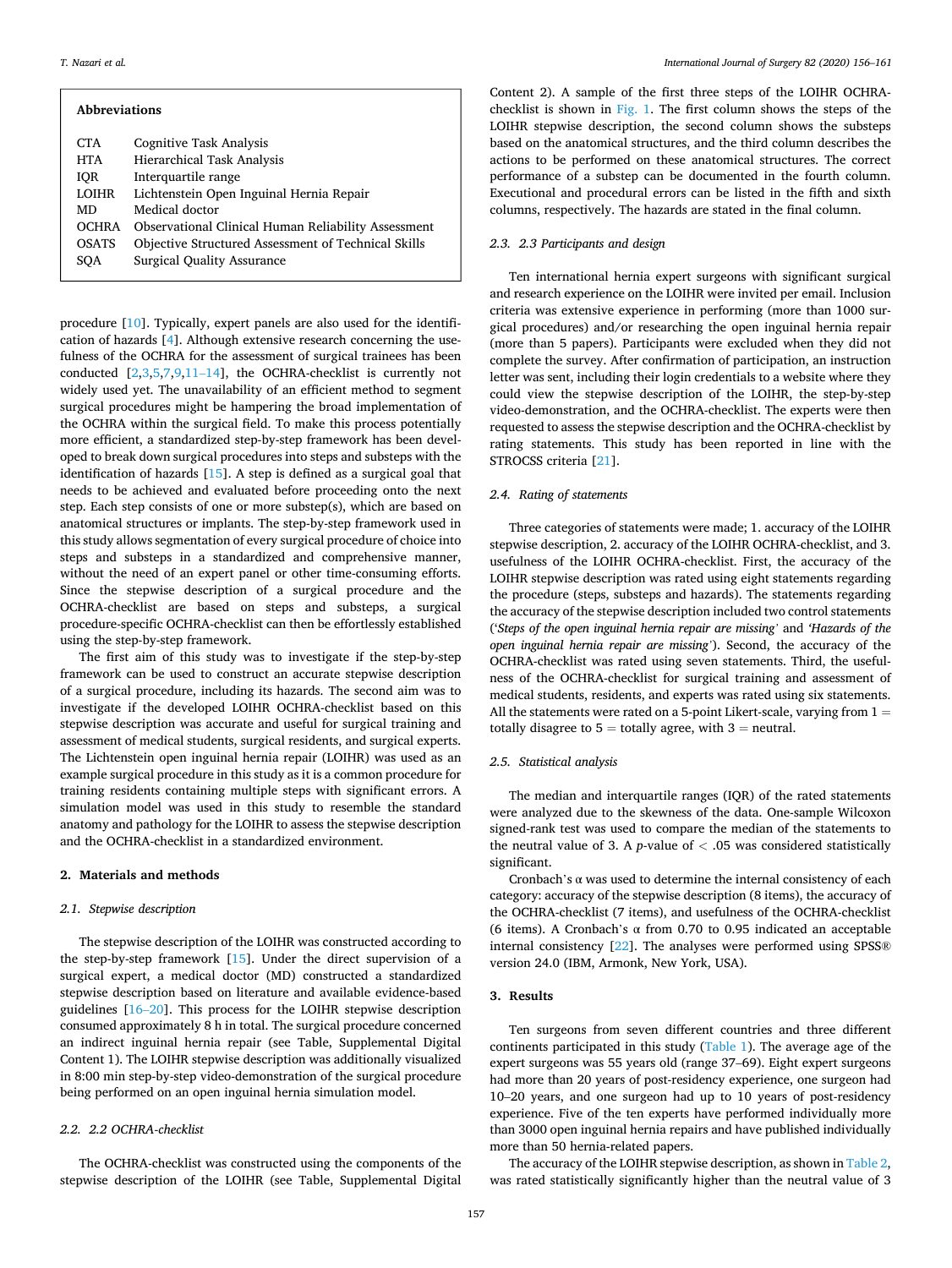median IQR *p*-value

<span id="page-2-0"></span>

| Surgical steps          |                                    |             | Performed  | Procedural | Executional |                                                      |
|-------------------------|------------------------------------|-------------|------------|------------|-------------|------------------------------------------------------|
| Step                    | Substep                            | Action      | correctly? | error      | error       | Consequential?                                       |
| 1. External<br>oblique  | A. Skin                            | 1. Incise   |            |            |             | HAZARD-<br>Iliohypogastric nerve<br>damage           |
| aponeurosis<br>exposure | B. Subcutaneous tissue             | 1. Incise   |            |            |             | HAZARD - Superficial<br>epigastric vessels<br>damage |
|                         | C. Superficial<br>epigastric vein  | 1. Transect |            |            |             |                                                      |
|                         | D. Scarpa's fascia                 | 1. Incise   |            |            |             |                                                      |
|                         | E. Subcutaneous tissue             |             |            |            |             |                                                      |
| 2. Inguinal<br>canal    | A. External oblique<br>aponeurosis | 1. Identify |            |            |             |                                                      |
| exposure                |                                    | 2. Incise   |            |            |             | HAZARD - Ilioinguinal<br>nerve damage                |
|                         |                                    | 3. Dissect  |            |            |             |                                                      |
| 3. Spermatic<br>cord    | A. Spermatic cord                  | 1. Isolate  |            |            |             | HAZARD - Genital<br>branch of genitofemoral<br>nerve |
| mobilization            |                                    | 2. Encircle |            |            |             |                                                      |

**Fig. 1.** Sample of the LOIHR OCHRA-checklist.

#### **Table 1**

Demographics expert surgeons.

|                                                   |              | <b>Expert surgeons</b><br>$(n = 10)$ |
|---------------------------------------------------|--------------|--------------------------------------|
| Age (median; range)                               |              | 55 (37-69)                           |
| Sex $(\% )$                                       | Female       | $\mathbf{2}$                         |
|                                                   | Male         | 8                                    |
| How many years of surgical experience             | <10          | 1                                    |
| (postgraduate) do you have? (n)                   | $10$ to $20$ | 1                                    |
|                                                   | >20          | 8                                    |
| What is the total amount of open inguinal hernia  | $<$ 200      | $\overline{2}$                       |
| repairs performed in your clinic annually? (n)    | 200-400      | 4                                    |
|                                                   | $400 - 600$  | 1                                    |
|                                                   | >600         | 3                                    |
| What is the total amount of open inguinal hernia  | <100         | 4                                    |
| repairs performed personally by you in a year?    | 100–200      | 5                                    |
| (n)                                               | >300         | 1                                    |
| What is the total amount of open inguinal hernia  | >100         | 1                                    |
| repairs performed personally by you in total? (n) | >1.000       | 3                                    |
|                                                   | >3.000       | $\overline{2}$                       |
|                                                   | > 6.000      | 1                                    |
|                                                   | >10.000      | $\overline{2}$                       |
|                                                   | Unknown      | 1                                    |
| What is the total amount of laparoscopic inguinal | $<$ 100      | 8                                    |
| hernia repairs performed personally by you in a   | $100 - 200$  | 1                                    |
| year? (n)                                         | >300         | 1                                    |
| How many hernia-related papers did you publish    | $<$ 25       | 1                                    |
| in total? $(n)$                                   | >25          | 3                                    |
|                                                   | >50          | 3                                    |
|                                                   | >75          | $\overline{2}$                       |
|                                                   | Unknown      | 1                                    |
|                                                   |              |                                      |

(median 4.75 [5.00–4.00],  $Z = 2.60$ ,  $p = .009$ ) with an internal consistency of Cronbach's  $\alpha = 0.787$ . The individual statements regarding the accuracy of the stepwise description were all rated statistically significantly higher than the neutral value of 3, including statements regarding steps, substeps, and hazards. The abovementioned control statements were not statistically significantly different compared to the neutral value of 3. Furthermore, the statement "The step-by-step description of the open inguinal hernia repair is a complete representation of the actual surgery" was also not rated statistically significantly different than the neutral value of 3 (median 4.00 [5.00–2.75],  $Z = 1.29$ ,  $p = .196$ ).

The accuracy of the LOIHR OCHRA-checklist, as shown in [Table 3](#page-3-0), was rated statistically significantly higher than the neutral value of 3 (median 5.00 [5.00–4.00],  $Z = 2.63$ ,  $p = .009$ ), with an internal consistency of Cronbach's  $\alpha = 0.960$ . The individual statements in this

**Table 2**  Statements regarding the accuracy of the stepwise LOIHR description.

|                                                                                                                          | шсчин | 1VII          | $\nu$ -value      |
|--------------------------------------------------------------------------------------------------------------------------|-------|---------------|-------------------|
| Accuracy of the stepwise description<br>(Cronbach alfa = .787)                                                           | 4.75  | $5.00 - 4.00$ | .009 <sup>†</sup> |
| The steps in the open inguinal hernia repair<br>are correct                                                              | 5.00  | $5.00 - 4.00$ | $.023^{\dagger}$  |
| The steps in the open inguinal hernia repair<br>are in the correct order                                                 | 5.00  | $5.00 - 5.00$ | .003 <sup>†</sup> |
| Steps of the open inguinal hernia repair are<br>missing                                                                  | 2.00  | $2.50 - 1.00$ | .084              |
| The hazards that are encountered during the<br>surgery are correct                                                       | 5.00  | 5.00-3.75     | $012^{\dagger}$   |
| The hazards are encountered in the steps<br>where they have been described                                               | 4.50  | $5.00 - 3.00$ | $021^{\dagger}$   |
| Hazards of the open inguinal hernia repair<br>are missing                                                                | 2.50  | $4.00 - 1.00$ | .194              |
| The step-by-step description of the open<br>inguinal hernia repair is a complete<br>representation of the actual surgery | 4.00  | $5.00 - 2.75$ | -196              |
| The step-by-step description is a good basis<br>for the OCHRA assessment                                                 | 5.00  | $5.00 - 4.00$ | $.009+$           |

IQR interquartile range (Q3 – Q1); \*analyzed using one-sample Wilcoxon signed-rank test, compared to a neutral value of 3;  $<sup>†</sup>$  statistically significant.</sup>

category were all rated statistically significantly higher than the neutral value of 3.

The category regarding the usefulness of the LOIHR OCHRAchecklist for training and assessment, as shown in [Table 3,](#page-3-0) was rated statistically significantly higher than the neutral value of 3 (median 4.00 [5.00–4.00],  $Z = 2.15$ ,  $p = .032$ ], with an internal consistency of Cronbach's  $\alpha = 0.866$ . For surgical residents, the usefulness of the OCHRA-checklist for training (median 5.00 [5.00–4.00],  $Z = 2.63$ ,  $p =$ .009), assessment (median 4.50 [5.00–4.00],  $Z = 2.57$ ,  $p = .010$ ), and monitoring of proficiency gain (median 4.00 [4.25–3.00],  $Z = 2.13$ ,  $p =$ .033) were rated statistically significant higher than the neutral value of 3. The LOIHR OCHRA-checklist was found not to be useful for the assessment of medical students (median 4.50 [5.00–1.75],  $Z = 1.12$ ,  $p =$ .261), or expert surgeons (median 4.00 [4.25-2.00],  $Z = 1.31$ , p = .357).

## **4. Discussion**

The step-by-step framework is a theoretical model to break down surgical procedures into steps and substeps in a standardized manner. In this study, a stepwise description of the LOIHR was constructed in a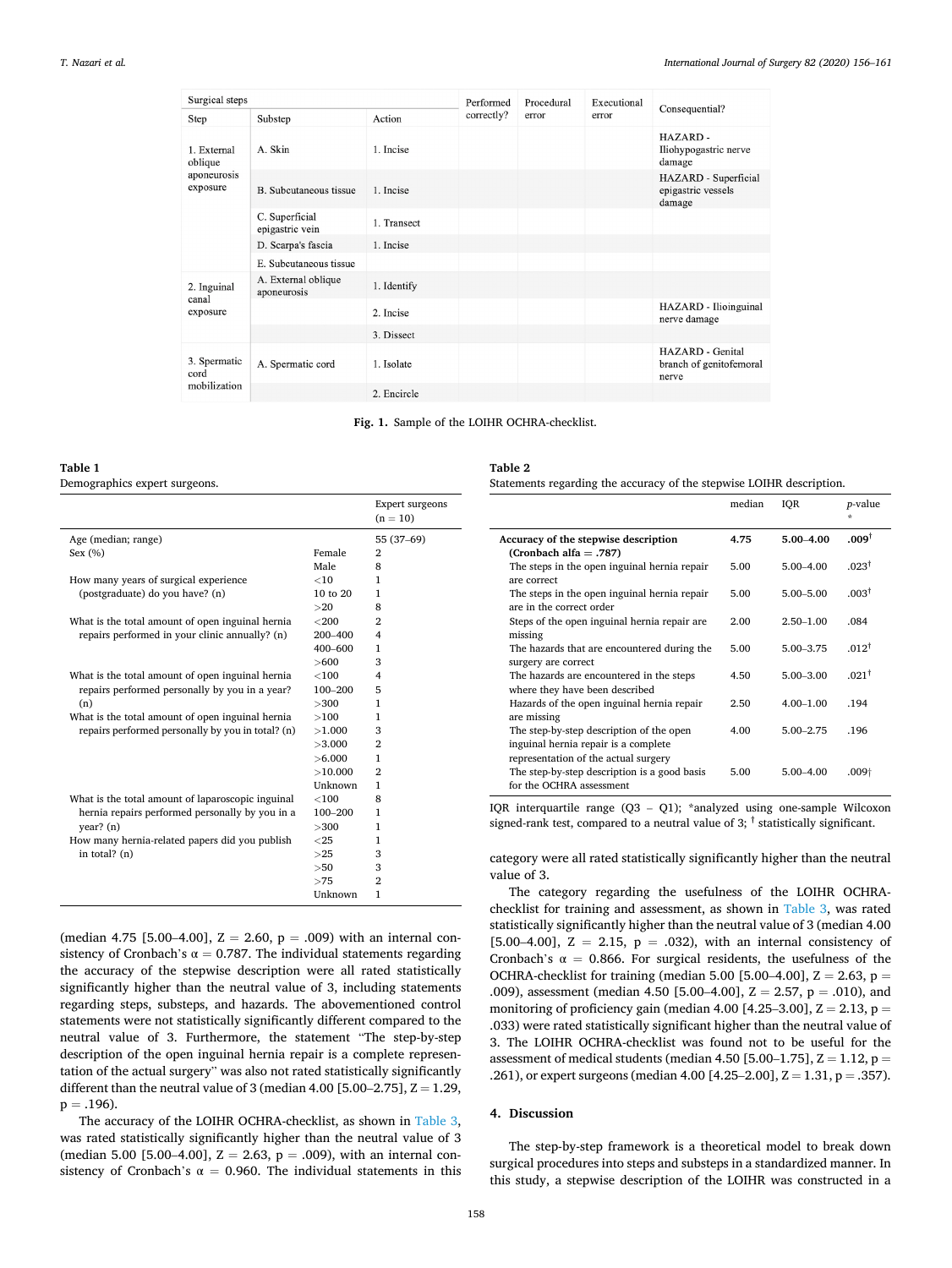#### <span id="page-3-0"></span>**Table 3**

|  |  |  | Statements regarding the accuracy and usefulness of the OCHRA-checklist. |
|--|--|--|--------------------------------------------------------------------------|
|--|--|--|--------------------------------------------------------------------------|

| median<br>IQR                                                                                                  | $p-$<br>value*    |
|----------------------------------------------------------------------------------------------------------------|-------------------|
| Accuracy (Cronbach alfa = .960)<br>5.00<br>$5.00 - 4.00$                                                       | $.009^{\dagger}$  |
| The OCHRA checklist assesses the open<br>5.00<br>5.00-4.00                                                     | $.009^{\dagger}$  |
| inguinal hernia repair specifically                                                                            |                   |
| The OCHRA checklist assesses the hazards<br>4.50<br>$5.00 - 4.00$                                              | .010 <sup>†</sup> |
| occurring during the open inguinal hernia                                                                      |                   |
| repair adequately                                                                                              |                   |
| The OCHRA checklist is a useful tool to assess<br>5.00<br>5.00-4.00                                            | .007 <sup>†</sup> |
| open inguinal hernia repair                                                                                    |                   |
| An assessment based on the distinction<br>4.50<br>$5.00 - 3.00$                                                | $.021^{\dagger}$  |
| between procedural and executional errors is                                                                   |                   |
| good                                                                                                           |                   |
| An assessment based on consequential and<br>5.00<br>5.00 - 3.75                                                | $012^{\dagger}$   |
| inconsequential errors is good                                                                                 |                   |
| The OCHRA being derived from the step-by-<br>4.50<br>5.00-3.75                                                 | $.015^{\dagger}$  |
| step description provides a complete                                                                           |                   |
| assessment of the open inguinal hernia repair                                                                  |                   |
| The OCHRA provides an objective assessment<br>4.50<br>5.00-3.75                                                | .050 <sup>†</sup> |
| of the surgery                                                                                                 |                   |
| Usefulness (Cronbach alfa = $.886$ )<br>4.00<br>$5.00 - 4.00$                                                  | $.032^{\dagger}$  |
| The OCHRA checklist is useful for the<br>$4.25 - 2.00$<br>4.00                                                 | .357              |
| assessment of surgeons                                                                                         |                   |
| The OCHRA checklist is useful for the<br>4.50<br>$5.00 - 4.00$                                                 | .010 <sup>†</sup> |
| assessment of surgical residents                                                                               |                   |
| The OCHRA checklist is useful for the<br>4.50<br>5.00-1.75                                                     | .261              |
| assessment of medical students<br>The OCHRA checklist is useful to monitor and                                 | $.033^{\dagger}$  |
| 4.00<br>$4.25 - 3.00$                                                                                          |                   |
| analyze the proficiency-gain of a surgical<br>resident                                                         |                   |
| The OCHRA checklist is useful to monitor and<br>4.00<br>$4.00 - 3.00$                                          |                   |
|                                                                                                                |                   |
|                                                                                                                | .187              |
| analyze the proficiency of a surgeon<br>The OCHRA checklist is useful in the training<br>5.00<br>$5.00 - 4.00$ | $.009^{\dagger}$  |

IQR interquartile range (Q3 – Q1); \*analyzed using one-sample Wilcoxon signed-rank test, compared to a neutral value of 3;  $\dagger$  statistically significant.

relatively short time using the step-by-step framework. The expert hernia surgeons highly rated the accuracy of the LOIHR stepwise description. Subsequently, an OCHRA-checklist was composed using the LOIHR stepwise description. This LOIHR OCHRA-checklist was found to be accurate and useful for surgical training, assessment, and monitoring of proficiency gain, particularly for surgical residents.

#### *4.1. Stepwise description*

Previous studies described other methods to segment surgical procedures into steps and substeps, for example using hierarchical task analysis (HTA) based on historical technical protocols [\[2,5,6\]](#page-4-0), experts or expert panels  $[7-9]$  $[7-9]$ , or HTA performed by research groups  $[3,14]$  $[3,14]$ . These methods might result in a potentially more detailed description of surgical procedures, but these methods can be time-consuming and logistically challenging. For example, Sarker et al. described an open inguinal hernia repair description using textbooks, articles, and video-analyses of the surgical procedure to draft an initial surgical procedure description [[10\]](#page-4-0). Additionally, an anesthetic expert and a scrub nurse task analysis was performed and combined with this initial description. Finally, expert surgeons refined the surgical procedure description. In comparison to our LOIHR stepwise description, the open inguinal hernia repair description of Sarker et al. consisted of at least 16 tasks (equivalent to steps) in contrast to 6 steps in our LOIHR stepwise description, while the content and order of steps were similar in both descriptions [[10\]](#page-4-0).

## *4.2. OCHRA-checklist*

The developed LOIHR OCHRA-checklist was assessed to be useful by the surgical hernia experts, particularly for the training, assessment, and monitoring of the proficiency gain of surgical residents. The expert surgeons assessed the LOIHR OCHRA-checklist not to be useful for surgeons, this is in contrast to the extensive use of the OCHRA-checklists in surgeons for the assessment of laparoscopic surgeries [\[3,9,](#page-4-0)[23\]](#page-5-0) and monitoring of proficiency gains [[14\]](#page-4-0). In those studies, the OCHRA-checklist was found to provide surgeons objective and complete assessment of their surgical performance [\[3,12\]](#page-4-0).

A possible explanation that our developed OCHRA-checklist was not found to be useful for surgeons might be due to that our stepwise description and subsequently, developed OCHRA-checklist described a standard approach to perform the LOIHR. Actual surgeries in patients can have variations in anatomy and pathology. In this study, we chose to exclude these variations to provide a basic outlay of the surgical procedure for inexperienced surgical residents. The addition of these variations might enhance the OCHRA-checklist usefulness for surgeons. Furthermore, experienced surgeons perform parts of a surgical procedure semi-automatically without conscious awareness [[4](#page-4-0)]. When expert surgeons are asked to explain the execution of a surgical procedure in detail, it appears considerably tricky for them to identify the decisive moments [\[24](#page-5-0)]. The integration of which steps do and do not require conscious awareness, as in a cognitive task analysis (CTA) [[25\]](#page-5-0), may also make the OCHRA-checklist more suitable for surgeons.

The expert surgeons highly rated the usefulness for the monitoring of proficiency gain in surgical residents, comparable to a previous study in surgeons [\[14](#page-4-0)]. As the OCHRA-checklist allows supervisors to assess a surgical trainee per step of a procedure, insight will be established in which steps need more attention and the proficiency gain can be monitored.

#### *4.3. Limitations*

We acknowledge that the absence of an expert panel can be a potential weakness of the step-by-step framework, which may lead to a less detailed stepwise description. Nonetheless, the step-by-step framework provides a clear method to segment all surgical procedures in a standardized, comprehensive and time-efficient manner into steps, substeps and to identify hazards. The great advantage of the step-by-step framework is that more surgical procedures can be segmented efficiently, which may facilitate the implementation of the OCHRAchecklist more widely. A second limitation in our study was the use of a static simulation model to demonstrate a standardized LOIHR for an indirect hernia. This simulation model did not include any anatomical and pathological variations, such as adhesions due to previous surgeries, obesity, or sliding hernia.

## *4.4. Future perspectives*

The OCHRA checklist could be used for feedback to facilitate the learning curve. Based on the checklist, the proficiency of the resident can be evaluated and measured over time. The supervisor can decide to include more difficult cases over time and continue to assess the proficiency with the OCHRA method.

To further improve the stepwise descriptions and associated OCHRAchecklists, a system could be developed to continuously integrate clinically encountered anatomical and pathological variations of the patient during the surgical procedure. This system could also use clinical postoperative patient outcomes to improve the hazards in the stepwise description and OCHRA-checklist. If the postoperative adverse events were caused during surgery, these could be implemented as new hazards. In previous studies, the OCHRA was considered to be useful to pinpoint the potential hazard zones for a specific error [[8,12](#page-4-0),[26\]](#page-5-0).

Finally, further research is needed to determine the actual usefulness and compliance of the OCHRA-checklist in the operating room with surgical trainees and their supervisors. Also, research concerning the comparison of the effects, usefulness, and compliance between the OCHRA-checklist and other surgical assessment tools, such as the Objective Structured Assessment of Technical Skills (OSATS) or the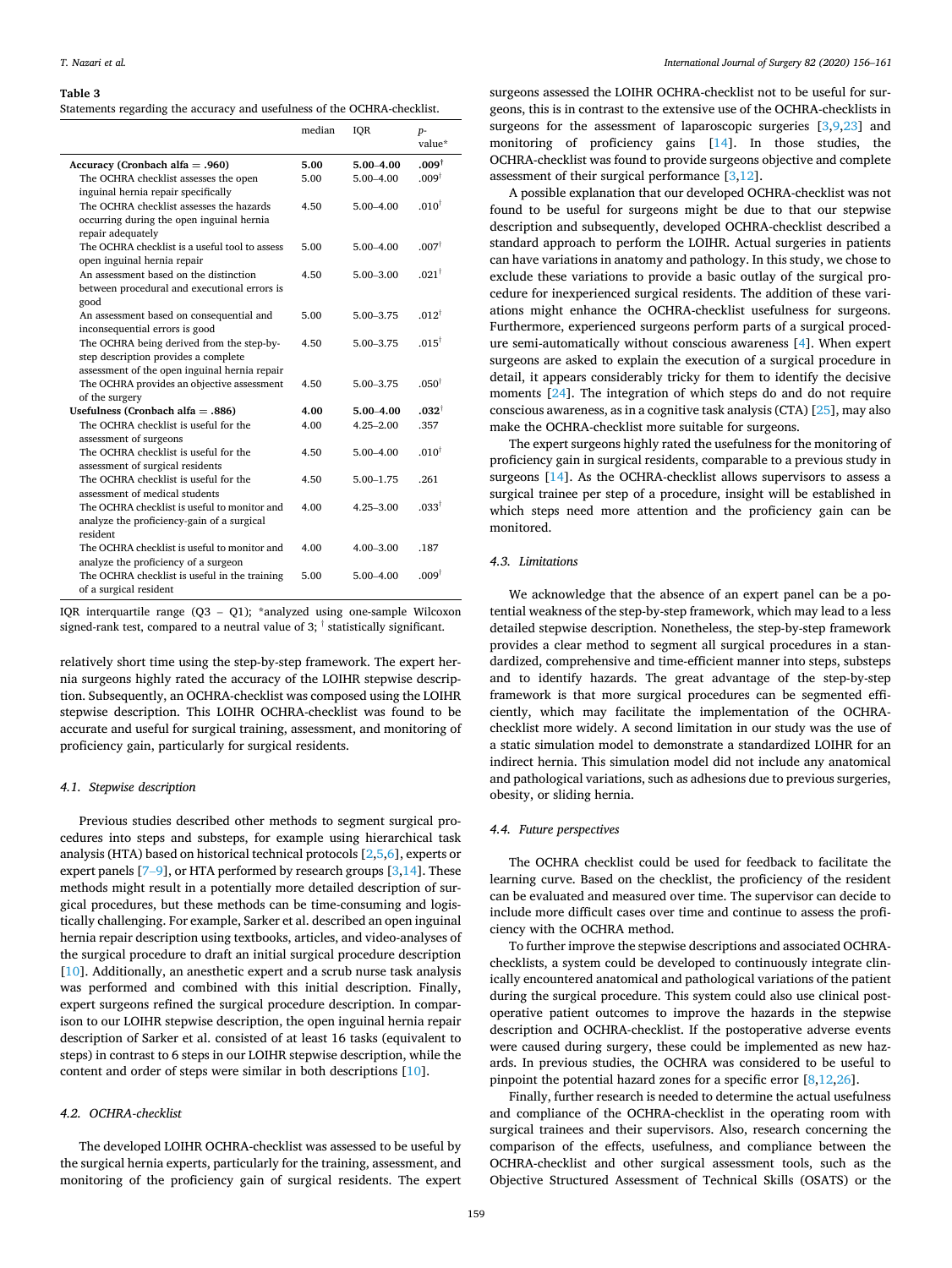<span id="page-4-0"></span>Surgical Quality Assurance (SQA) should be carried out [[27,28\]](#page-5-0). We are testing this hypothesis in a next study.

#### **5. Conclusion**

In summary, the step-by-step framework was used to construct a stepwise description for the open inguinal hernia repair and OCHRAchecklist. The international experts highly rated the accuracy of the stepwise description, and the accuracy and usefulness of the OCHRAchecklist. The OCHRA-checklist was found to be particularly useful for surgical residents in terms of training, assessment, and monitoring of proficiency gain.

## **Ethical approval**

Approval from the institutional review board was not required for this study (based on anonymous questionnaires to surgeons).

#### **Sources of funding**

This research did not receive any specific grant from funding agencies in the public, commercial, or not-for-profit sectors.

## **Author contribution**

T. Nazari: study design, data collections, data analysis, writing. M.P. Simons: study design, writing.

J.J.G. van Merriënboer: study design, writing.

T. Wiggers: study design, writing.

#### **Registration unique identifying number**

Research Registry.

ACCURACY AND USEFULNESS IN ASSESSING PROFICIENCY OF THE OBSERVATIONAL CLINICAL HUMAN RELIABILITY ASSESSMENT CHECKLIST OF THE OPEN INGUINAL HERNIA REPAIR PROCEDURE: A CROSS-SECTIONAL STUDY

[https://www.researchregistry.com/register-now#home/registrat](https://www.researchregistry.com/register-now#home/registrationdetails/5ee1166101459a00156d2b5f/)  [iondetails/5ee1166101459a00156d2b5f/](https://www.researchregistry.com/register-now#home/registrationdetails/5ee1166101459a00156d2b5f/) 

UIN: researchregistry5691.

## **Guarantor**

Tahmina Nazari.

## **Research data**

We state that our research date will be made available on request.

## **Informed consent**

For this type of study, formal consent was not necessary.

## **Provenance and peer review**

Not commissioned, externally peer-reviewed.

## **CRediT authorship contribution statement**

**T. Nazari:** Conceptualization, Methodology, Formal analysis, Writing - original draft. **M.P. Simons:** Conceptualization, Methodology, Writing - review & editing. **J.J.G. van Merrienboer:** Conceptualization, Methodology, Writing - review & editing. **T. Wiggers:** Conceptualization, Methodology, Writing - review & editing.

## **Declaration of competing interest**

Authors declare no conflict of interest.

## **Acknowledgements**

We would like to thank Wolfgang Reinpold, Ralph Lorenz, Rogier Simmermacher, Peter Go, Agneta Montgomery, Robert Fitzgibbons, Maciej Śmietański, Stephen Tabiri, Jessica Beard and Andrew de Beaux for assessing the OCHRA-checklist.

## **Appendix A. Supplementary data**

Supplementary data to this article can be found online at [https://doi.](https://doi.org/10.1016/j.ijsu.2020.08.032)  [org/10.1016/j.ijsu.2020.08.032](https://doi.org/10.1016/j.ijsu.2020.08.032).

#### **References**

- [1] O. Anderson, R. Davis, G.B. Hanna, et al., Surgical adverse events: a systematic review, Am. J. Surg. 206 (2) (2013) 253–262, [https://doi.org/10.1016/j.](https://doi.org/10.1016/j.amjsurg.2012.11.009)  [amjsurg.2012.11.009](https://doi.org/10.1016/j.amjsurg.2012.11.009).
- [2] P. Joice, G.B. Hanna, A. Cuschieri, Errors enacted during endoscopic surgery—a human reliability analysis, Appl. Ergon. 29 (6) (1998) 409-414, [https://doi.org/](https://doi.org/10.1016/S0003-6870(98)00016-7) [10.1016/S0003-6870\(98\)00016-7](https://doi.org/10.1016/S0003-6870(98)00016-7).
- [3] B. Tang, G.B. Hanna, P. Joice, et al., Identification and categorization of technical errors by observational clinical human reliability assessment (OCHRA) during laparoscopic cholecystectomy, Arch. Surg. 139 (11) (2004) 1215–1220, [https://](https://doi.org/10.1001/archsurg.139.11.1215) oi.org/10.1001/archsurg.139.11.1215.
- [4] A. Cuschieri, B. Tang, Human reliability analysis (HRA) techniques and observational clinical HRA, Minim Invasive Ther. Allied Technol. : MITAT : official journal of the Society for Minimally Invasive Therapy 19 (1) (2010) 12-17, https:// loi.org/10.3109/13645700903492
- [5] A. Mendez, H. Seikaly, K. Ansari, et al., High definition video teaching module for learning neck dissection, Journal of otolaryngology - head  $\&$  neck surgery = Le Journal d'oto-rhino-laryngologie et de chirurgie cervico-faciale 43 (2014) 7, //doi.org/10.1186/1916-0216-43
- [6] A. Mishra, K. Catchpole, T. Dale, et al., The influence of non-technical performance on technical outcome in laparoscopic cholecystectomy, Surg. Endosc. 22 (1) (2008) 68–73, [https://doi.org/10.1007/s00464-007-9346-1.](https://doi.org/10.1007/s00464-007-9346-1)
- [7] B. Tang, G.B. Hanna, F. Carter, et al., Competence assessment of laparoscopic operative and cognitive skills: objective structured clinical examination (OSCE) or observational clinical human reliability assessment (OCHRA), World J. Surg. 30 (4) (2006) 527–534, <https://doi.org/10.1007/s00268-005-0157-z>.
- [8] P. van Rutte, S.W. Nienhuijs, J.J. Jakimowicz, et al., Identification of technical errors and hazard zones in sleeve gastrectomy using OCHRA : "OCHRA for sleeve gastrectomy", Surg. Endosc. 31 (2) (2017) 561–566, [https://doi.org/10.1007/](https://doi.org/10.1007/s00464-016-4997-4) [s00464-016-4997-4](https://doi.org/10.1007/s00464-016-4997-4).
- [9] B. Tang, G.B. Hanna, N.M. Bax, et al., Analysis of technical surgical errors during initial experience of laparoscopic pyloromyotomy by a group of Dutch pediatric surgeons, Surg. Endosc. 18 (12) (2004) 1716–1720, [https://doi.org/10.1007/](https://doi.org/10.1007/s00464-004-8100-1) [s00464-004-8100-1](https://doi.org/10.1007/s00464-004-8100-1).
- [10] S.K. Sarker, A. Chang, T. Albrani, et al., Constructing hierarchical task analysis in surgery, Surg. Endosc. 22 (1) (2008) 107–111, [https://doi.org/10.1007/s00464-](https://doi.org/10.1007/s00464-007-9380-z)  [007-9380-z](https://doi.org/10.1007/s00464-007-9380-z).
- [11] A.F. Hamour, A.I. Mendez, J.R. Harris, et al., A high-definition video teaching module for thyroidectomy surgery, J. Surg. Educ. 75 (2) (2018) 481–488, [https://](https://doi.org/10.1016/j.jsurg.2017.07.019)  [doi.org/10.1016/j.jsurg.2017.07.019.](https://doi.org/10.1016/j.jsurg.2017.07.019)
- [12] J.D. Foster, D. Miskovic, A.S. Allison, et al., Application of objective clinical human reliability analysis (OCHRA) in assessment of technical performance in laparoscopic rectal cancer surgery, Tech. Coloproctol. 20 (6) (2016) 361–367, <https://doi.org/10.1007/s10151-016-1444-4>.
- [13] D. Miskovic, M. Ni, S.M. Wyles, et al., Is competency assessment at the specialist level achievable? A study for the national training programme in laparoscopic colorectal surgery in England, Ann. Surg. 257 (3) (2013) 476-482, https://doi.org/ [10.1097/SLA.0b013e318275b72a.](https://doi.org/10.1097/SLA.0b013e318275b72a)
- [14] M. Talebpour, A. Alijani, G.B. Hanna, et al., Proficiency-gain curve for an advanced laparoscopic procedure defined by observation clinical human reliability assessment (OCHRA), Surg. Endosc. 23 (4) (2009) 869–875, [https://doi.org/](https://doi.org/10.1007/s00464-008-0088-5) 10.1007/s00464-008-0088
- [15] T. Nazari, E.J. Vlieger, M.E.W. Dankbaar, et al., Creation of a universal language for surgical procedures using the step-by-step framework, BJS open 2 (3) (2018) 151–157, <https://doi.org/10.1002/bjs5.47>.
- [16] P.K. Amid, Lichtenstein tension-free hernioplasty: its inception, evolution, and
- principles, Hernia 8 (1) (2004) 1–7, [https://doi.org/10.1007/s10029-003-0160-y.](https://doi.org/10.1007/s10029-003-0160-y) [17] I.L. Lichtenstein, A.G. Shulman, P.K. Amid, et al., The tension-free hernioplasty, Am. J. Surg. 157 (2) (1989) 188–193, [https://doi.org/10.1016/0002-9610\(89\)](https://doi.org/10.1016/0002-9610(89)90526-6) [90526-6.](https://doi.org/10.1016/0002-9610(89)90526-6)
- [18] M. Miserez, E. Peeters, T. Aufenacker, et al., Update with level 1 studies of the European Hernia Society guidelines on the treatment of inguinal hernia in adult patients, Hernia 18 (2) (2014) 151–163, [https://doi.org/10.1007/s10029-014-](https://doi.org/10.1007/s10029-014-1236-6)  [1236-6](https://doi.org/10.1007/s10029-014-1236-6).